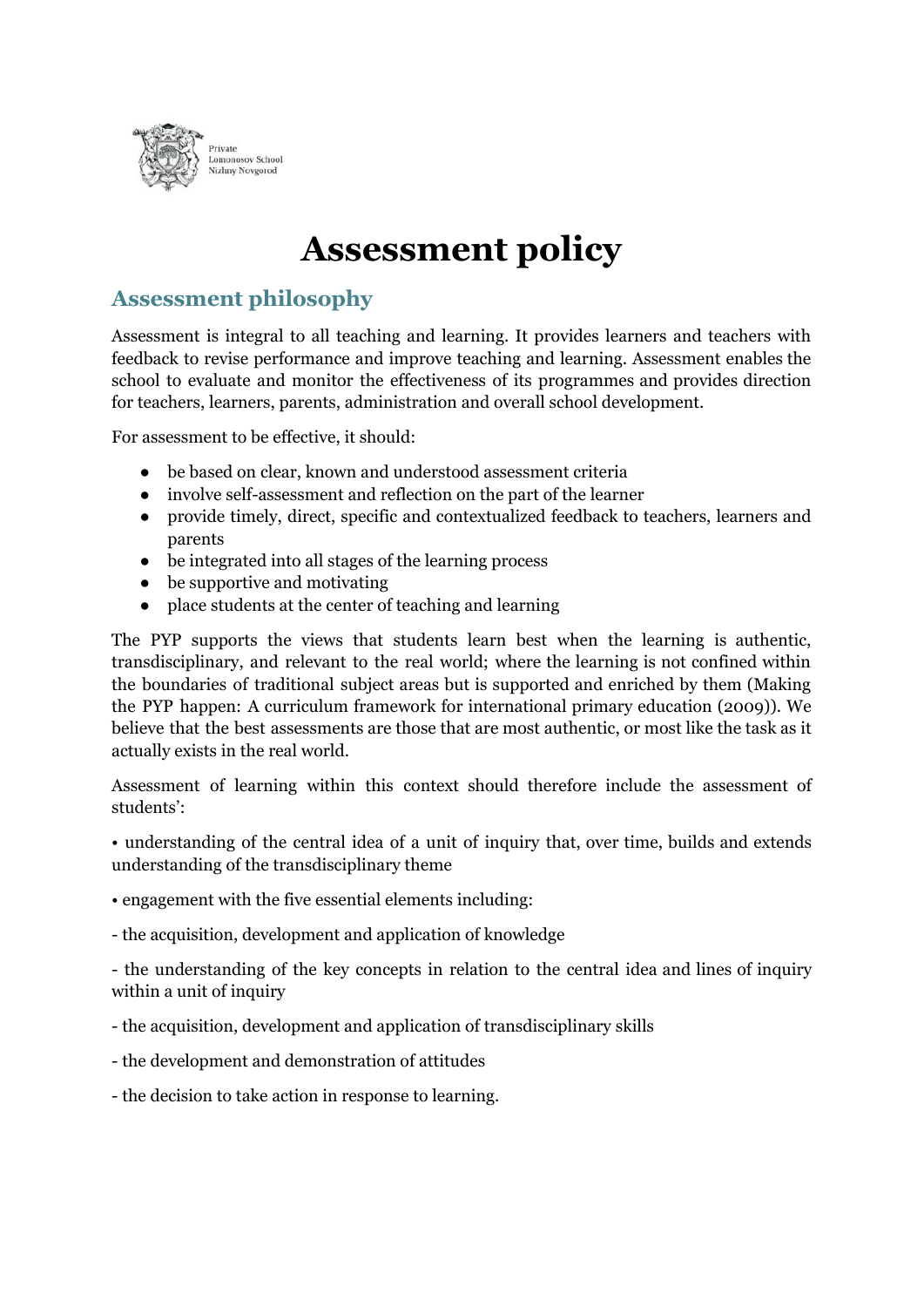Everyone concerned with assessment, including students, teachers, parents and administrators, should have a clear understanding of the reason for the assessment, what is being assessed, the criteria for success, and the method by which the assessment is made.

Both children and teachers should be actively engaged in assessing student progress as part of the development of their wider critical thinking and self-evaluation skills, students must be able to self-assess competently to reflect on learning and subsequently grow and change as a lifelong learner. Teachers should also be concerned with evaluating the efficacy of the programme.

We actively teach our students to be competent at self-assessment in both academic and behavioral areas. Student self-assessment is a key component of an IB programme.

#### **Purpose**

The assessment component in a school's curriculum is subdivided into three closely related areas.

*Assessing* — how we discover what the students know and have learned

*Recording* — how we choose to collect, store and analyse data

*Reporting* — how we choose to communicate levels of performance and progress

Assessment in the Primary Years Programme identifies what students know, understand, can do and value at different stages in the teaching and learning process. The direct link between assessment and the teaching and learning process means that they must function purposefully together. Assessing the result of inquiry as well as the process of inquiry are important objectives of the programme.

The principal purposes of assessment in the PYP are to:

- provide feedback to students, parents and teachers
- determine what the student knows and understands about the world
- inform and differentiate teaching and learning
- monitor student progress in the development of the IB learner profile attributes
- monitor the effectiveness of the programme.

Assessment is an essential part of the instructional cycle. It provides information about student learning and development, as well as a framework for planning, self reflection, and collaboration.

## **Principles**

A variety of resources and approaches are used at Private Lomonosov School to meet the needs of all learners. Backward design is utilized to ensure the appropriateness of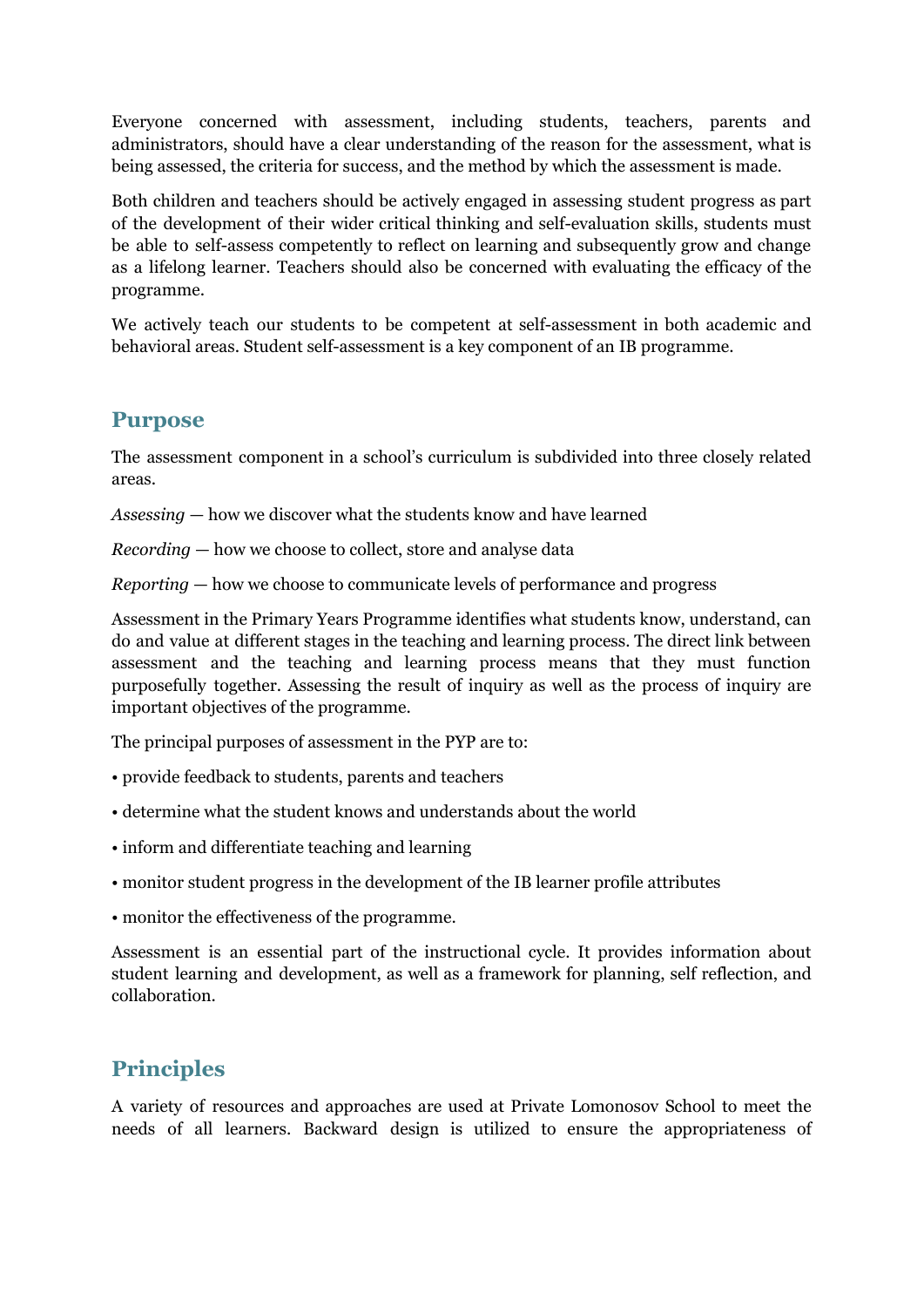assessments for the learning objectives being taught. Products and performances show a conceptual understanding of the learning objectives being taught.

The following principles are included in effective assessment at the school:

- connections to IB Learner Profiles and Attitudes
- connections to the Central Idea

• connections to the predetermined objectives, concepts and lines of inquiry within the Programme of Inquiry

- connections to the PYP Five Essential Elements
- diverse and varied in method to address different learning styles
- differentiated to meet the individual student's learning needs
- without cultural, ethnic, racial or gender bias
- frequent and ongoing
- supportive of concept development
- concise and clear
- consistent and grade-appropriate
- meaningful and relevant to the student
- inclusive of relevant and timely feedback
- teacher-created and approved assessments

## **Practices**

Effective assessment practices include:

• assessment of students' prior knowledge

• each unit of inquiry will include both formative and summative assessment and will be deliberately planned (in the planners) to be fair, consistent and developmentally appropriate. **Formative assessment**is interwoven within each unit of inquiry.

The formative assessment is ongoing and regular assessment, which will take place during the teaching and learning process using a variety of methods to inform teachers and learners about the progress in skills, concepts and content. It gives the opportunity for reflection and gives information to students about the areas that need improvement. Teachers use the data to provide descriptive feedback that is clear, specific, and meaningful in a timely manner, in order to support improved learning and to adjust instruction to enhance learning and achievement. Formative assessments identify the learning needs of students, shape learning, and prepare students for summative assessments. Based on the results of the formative assessments, students, parents, and teachers can evaluate the student's learning and make the necessary adjustments.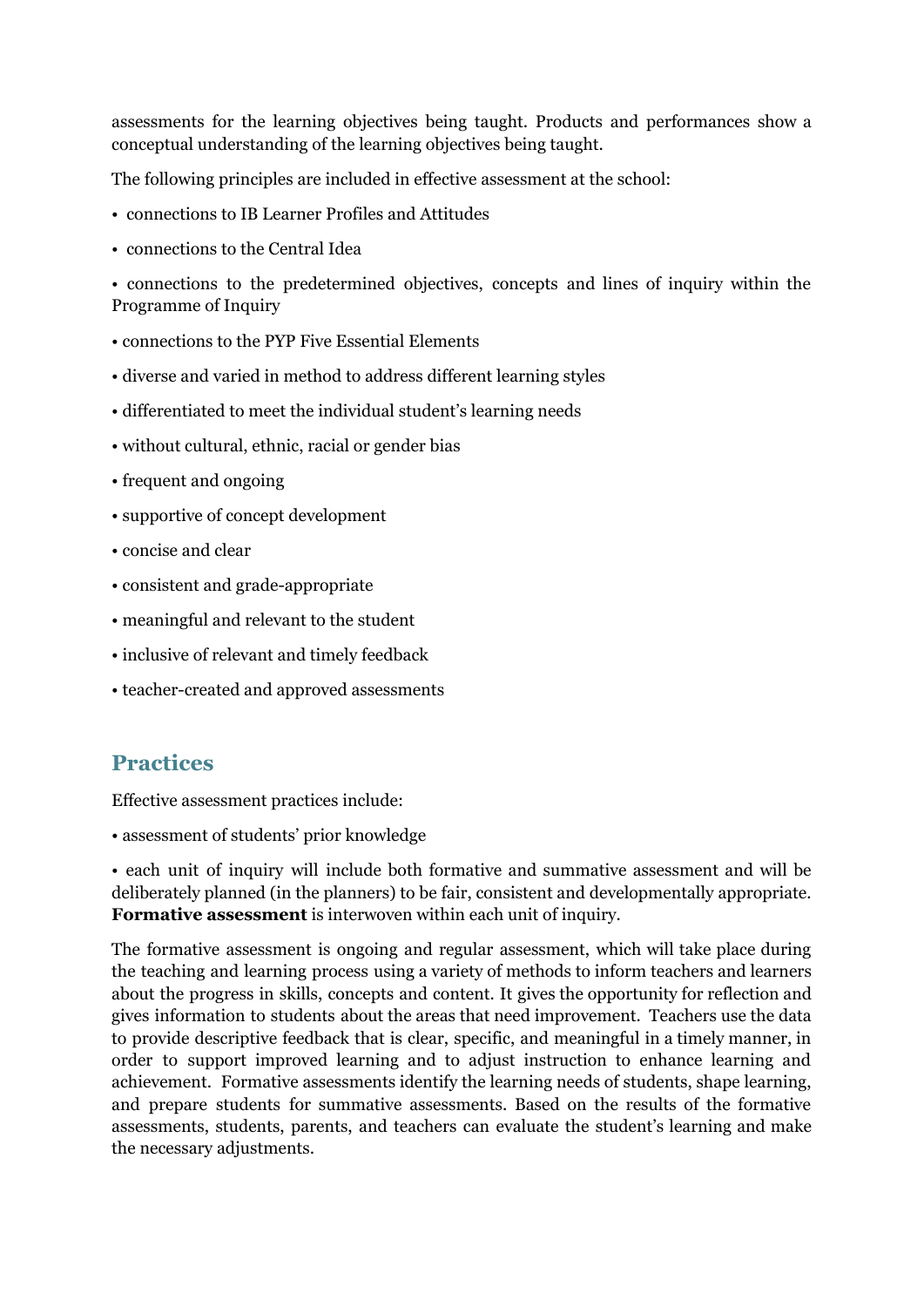Diagnostic/pre-assessment is considered a form of formative assessment and will determine a students' prior knowledge to plan the next stage of learning within the context of the lines of inquiry.

• **summative assessment** takes place at the end of each unit of inquiry and is an opportunity for students to demonstrate what has been learned highlighting the knowledge, concepts and skills acquired through the unit of inquiry. Summative assessment involves the process of gathering and interpreting evidence to assess a student's understanding of the central idea. Summative assessments may include one or any combination of the following: acquisition of data, synthesis of information, application of knowledge and process.

• transparency-criteria for learning tasks are clear and known in advance by students, teachers, and parents (rubrics, etc.)

- utilizing a range of assessment tools
- expression of different points of view and interpretations

• monitoring and assessing student progress in the five essential elements - skills, attitudes, concepts, knowledge, and student-initiated action

• monitoring and assessing student progress in relation to the Learner Profiles including student self - and peer - assessment

• creating rich tasks that cater to a variety of learning styles, multiple intelligences and differing abilities (differentiated products and performances)

• gathering evidence from which sound conclusions can be drawn

• ensuring student progress and performance are assessed in both the subject domains and the units of inquiry

• creating grade-level grading policies to ensure consistency

• documentation of student success, growth, ability and creativity through methods such as use of student portfolios

- working with students in the preparation and evaluation of student-led conferences
- providing opportunities to support and celebrate student learning

• utilizing collaborative planning to build tools, reflect on implemented strategies, and share and analyze data

#### **Assessment Portfolio**

The purpose of a student **portfolio** is to help students reflect on their learning, to show growth over time and to show development of the whole child both inside and outside of the Program of Inquiry in all subject areas. The portfolio allows all those involved in the learning process to see a true picture of the child. It may also serve to help the teacher reflect, assess and teach. Each student has his own portfolio, these portfolios are shared with the parents at the Student-led conference.